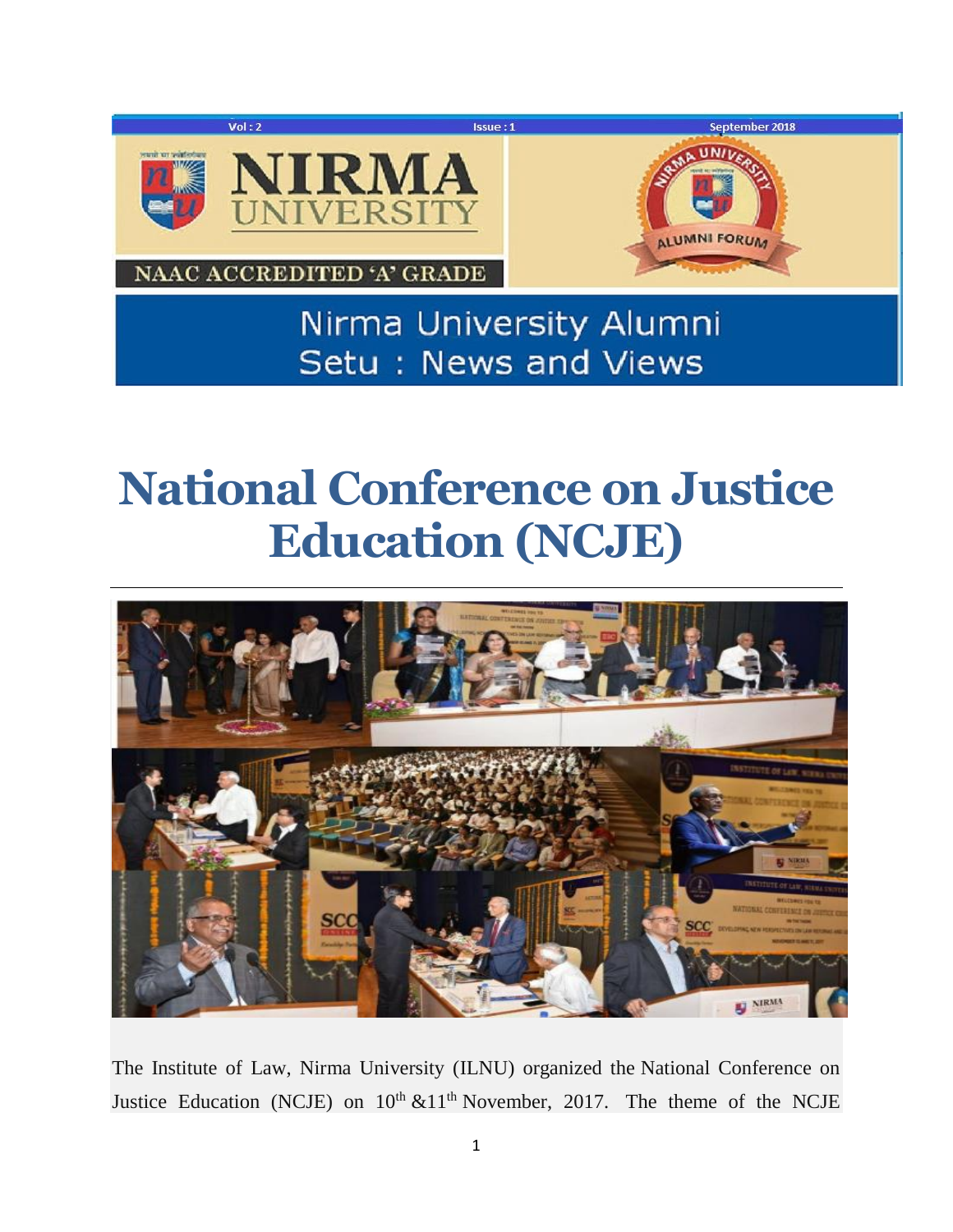was **Developing New Perspectives on Law Reforms and Legal Education**. The event also saw a presentation of research papers on various sub-themes including Right to Identity vis-à-vis Right to Privacy, Insolvency and Bankruptcy Code, 2016, Tribunalization and Justice System in India, Impact of Triple Talaq Judgment inter alia. The event was presided over by various legal luminaries including Hon'ble Mr. Justice **Mohan Pieris**, Former Chief Justice and Attorney General of Sri Lanka, **Prof. N. R. Madhava Menon**, Chancellor, National University of Educational Planning and Administration, New Delhi, amongst others.

A Round Table Conference on **Innovation in Legal Education and Pedagogy** was also held on 11<sup>th</sup> November, 2017 chaired by Prof. N. R. Madhava Menon.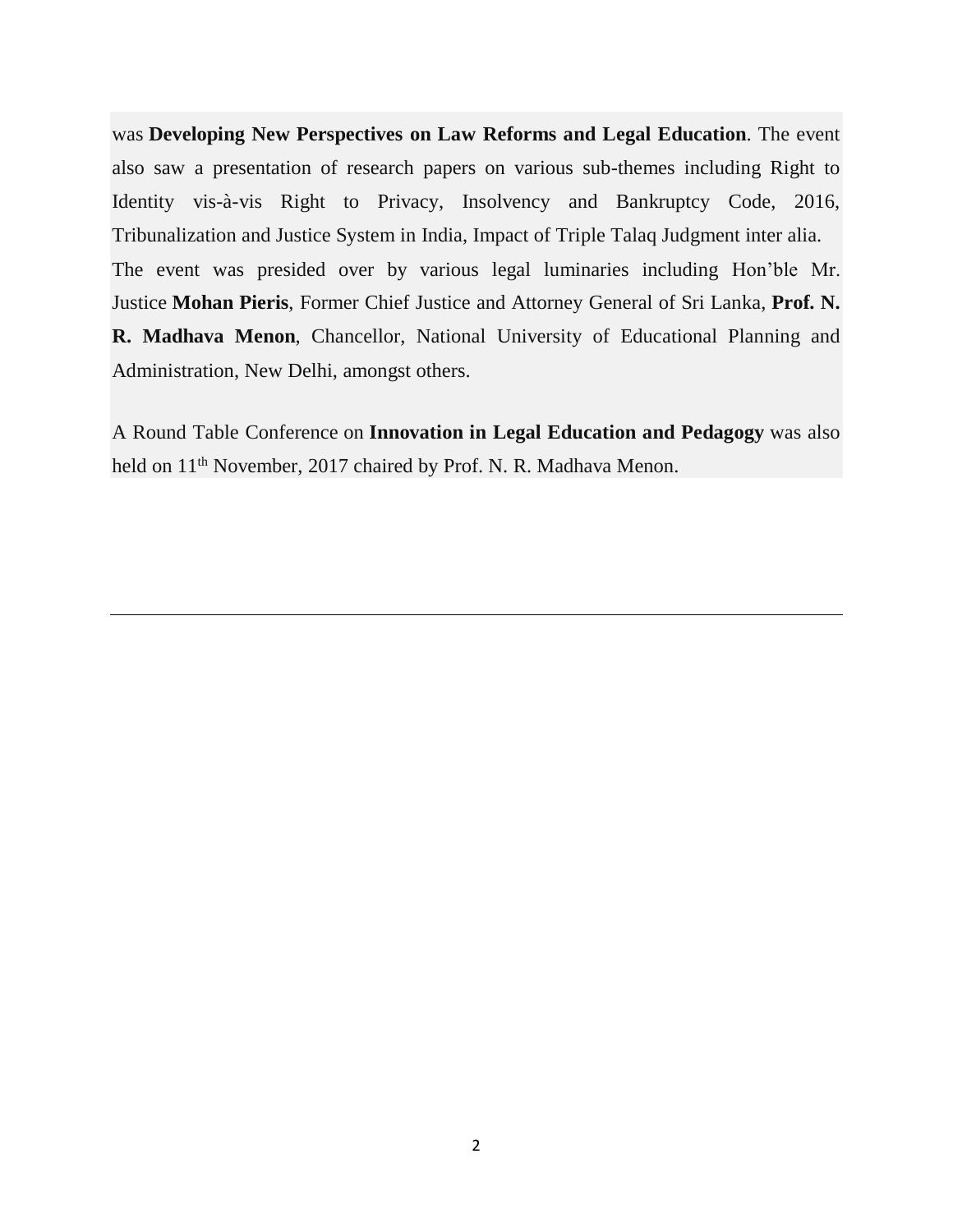### **Alumni Reconnect**



#### Hello!

After completing my Masters in Biotechnology I joined Anil Bioplus Limited, Ahmedabad as a R&D executive. However, I decided to become an entrepreneur after working with Anil Bioplus Ltd. for 5 years.

During 2017, I thought of using nanotechnology to solve some of the problems we face in the area of sanitation and hygiene. A lot of survey, literature search, and research was done to decide on a product having commercial application. Finally, I ventured to build a startup called 'Kalva Nanotech' at Surat, Gujarat.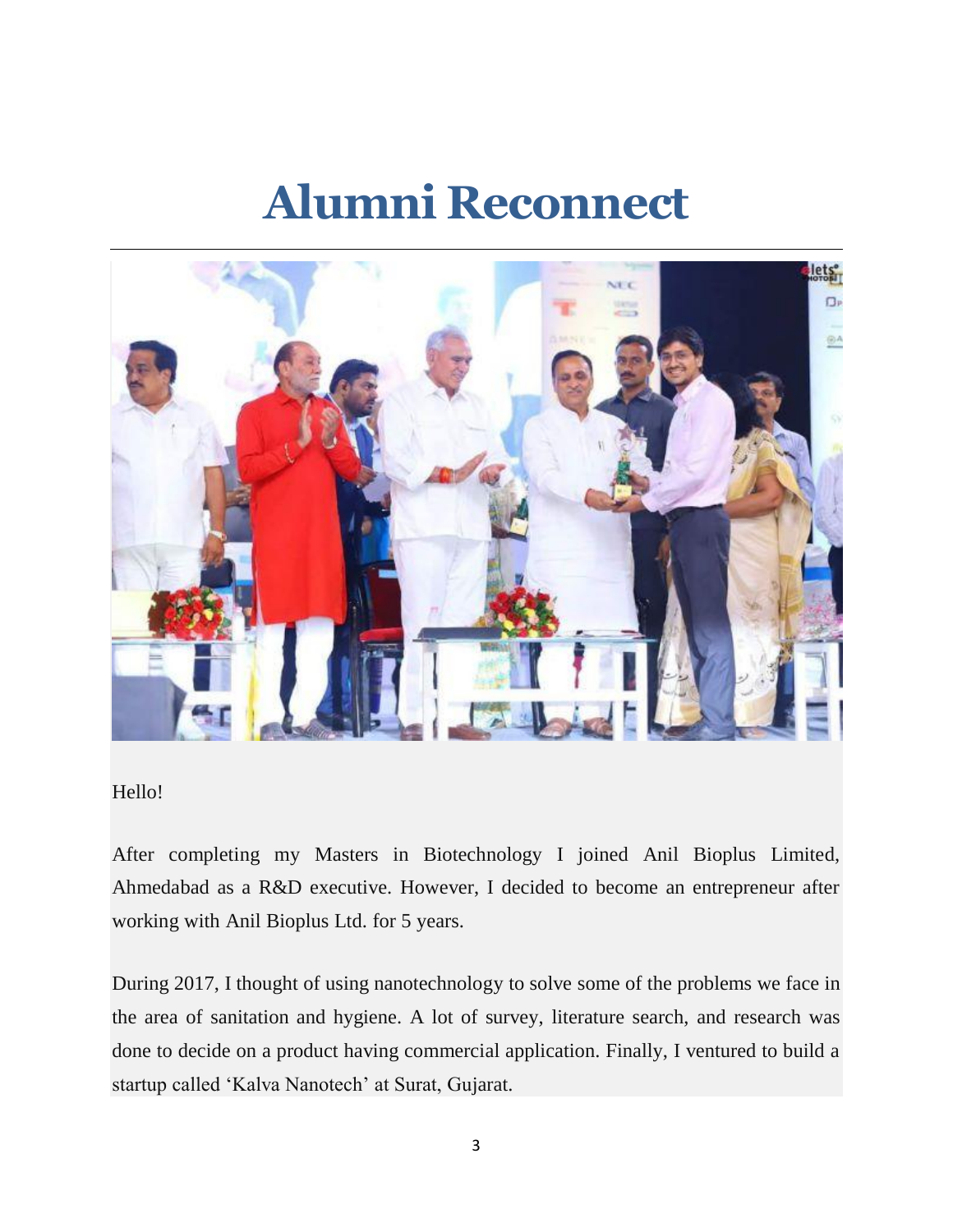We successfully designed a product, 'Anti-Microbial Coat'. This coat can be applied on any solid surface, and can convert it into super surface. It has an advantage of 24/7 antimicrobial and anti-viral action, also other features like air purification. This product will solve the problem of microbial contamination and indoor air quality. Although this problem is solved by traditional chemicals also; but that is only for a few minutes and that too hazardous. Our product will protect for it for years and it is non-hazardous too. In near future we are planning to launch another product which will solve the problem of stinking foots faced by many people.

We participated in "Global entrepreneurship Week 2017" and received **Best Startup Award** in Healthcare category.

This is just a beginning of my journey, and I would like to recommend considering entrepreneurship as a career. There are many challenges around us waiting to be addressed. We do have the skills and knowledge to take up the task, if we can find the right one!!!

Be an entrepreneur!

#### **Krunal Dholiya**

M.Sc. Biotechnology (2010-2012)

ISNU, Nirma University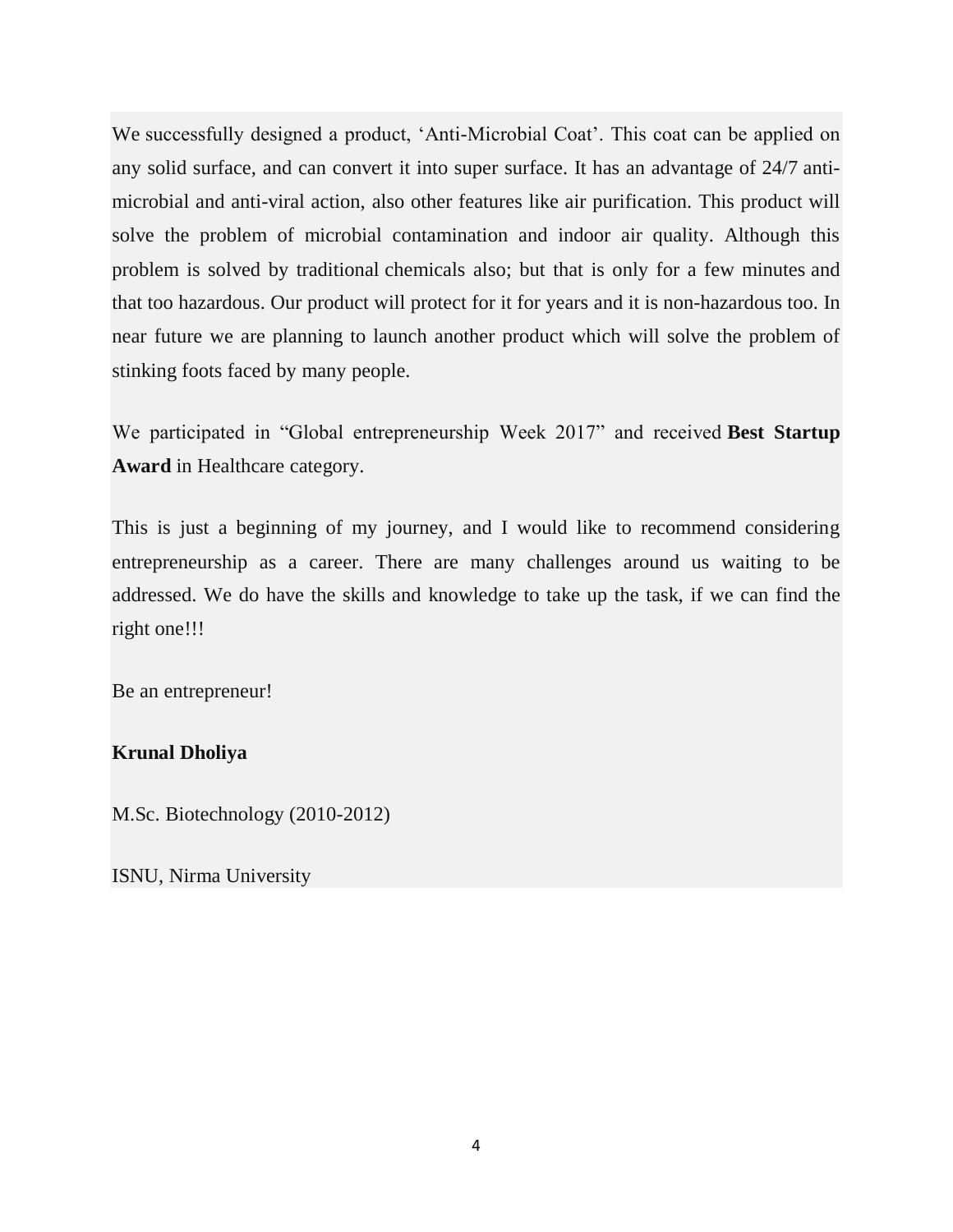# **International Collaboration**



The University has collaborations with around 30 international universities, representing North America, South America, the UK, Germany, France, Italy, Bulgaria, Australia, Indonesia, Gulf countries, Africa, South Korea and many more…

The following MoUs have been signed in the recent months: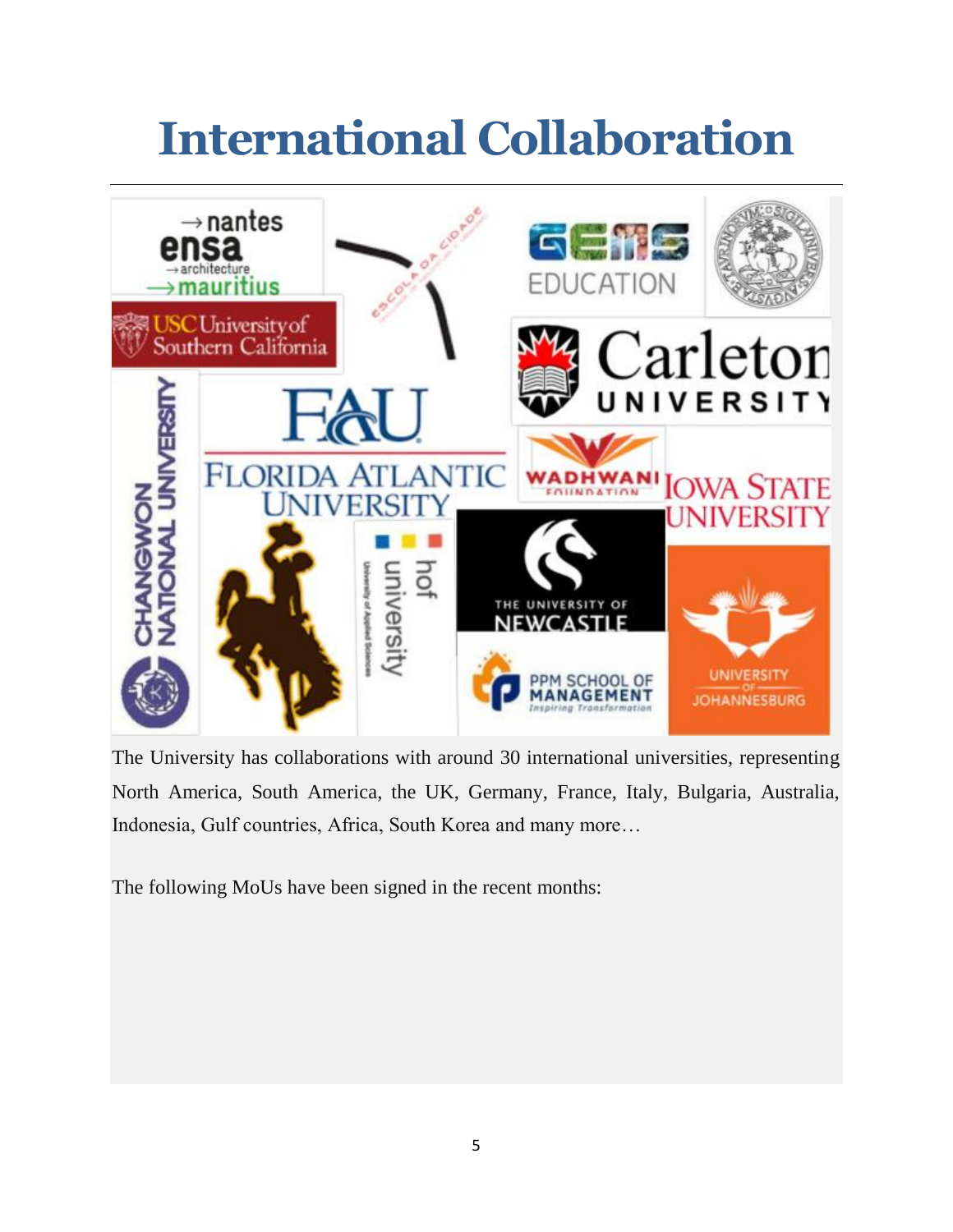| <b>Collaborative Institute of Nirma</b><br><b>University</b> | <b>Collaborative Foreign University/Institution</b>          |
|--------------------------------------------------------------|--------------------------------------------------------------|
| Institute of Management<br><b>Institute of Law</b>           | HoF University, Germany                                      |
| Institute of Management                                      | Skyline University, UAE                                      |
| Institute of Pharmacy                                        | Innovation Hub Beiersdorf, Germany                           |
| All institutes                                               | University of Wyoming, USA                                   |
| Institute of Architecture Planning                           | ESCOLA DA CIDADE, Brazil                                     |
| All Institute                                                | Florida Atlantic University                                  |
| Institute of Technology                                      | Memorial University of Newfoundland, Canada                  |
| All Institutes                                               | <b>Binghamton University</b> , USA                           |
| <b>All Institutes</b>                                        | University of Georgia, USA.                                  |
| All Institutes                                               | Carleton University, Canada                                  |
| Institute of Law                                             | Pennsylvania State University, Penn State Law,<br><b>USA</b> |
| All Institutes                                               | Changwon National University, South Korea                    |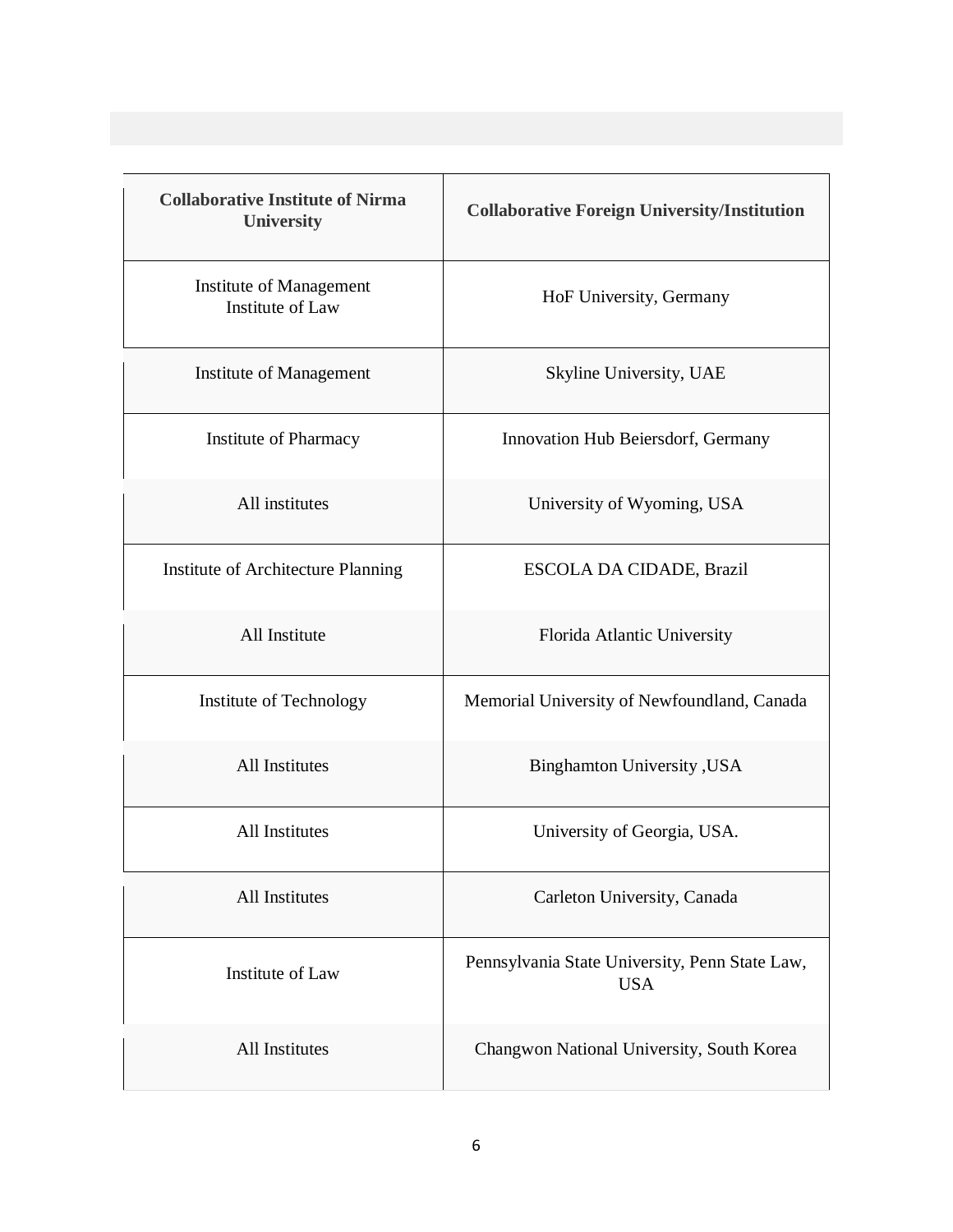| All Institutes                                   | Coventry University, UK                  |
|--------------------------------------------------|------------------------------------------|
| All Institutes                                   | Wolkite University, Ethopia              |
| <b>All Institutes</b>                            | Wadhwani Operating Foundation, USA       |
| Institute of Law                                 | Strathmore University, Kenya             |
| Institute of Law                                 | University of Johannesburg, South Africa |
| Institute of Technology                          | Iowa state University, USA               |
| Institute of Technology Institute of<br>Commerce | University of Newcastle, Australia       |
| Institute of Architecture & Planning             | <b>ENSA NANTES, France</b>               |
| <b>Institute of Management</b>                   | PPM School of Management, Indonesia      |
| All Institutes                                   | <b>GEMS</b> Education, UAE               |
| Institute of Technology                          | University of Southern California, USA   |
| <b>Institute of Law</b>                          | NLSIU, Bangalore                         |
| <b>Institute of Pharmacy</b>                     | MCPHS, USA                               |
| <b>Institute of Pharmacy</b>                     | UniTO, Italy                             |
| Institute of Pharmacy                            | Plovdiv University, Bulgaria             |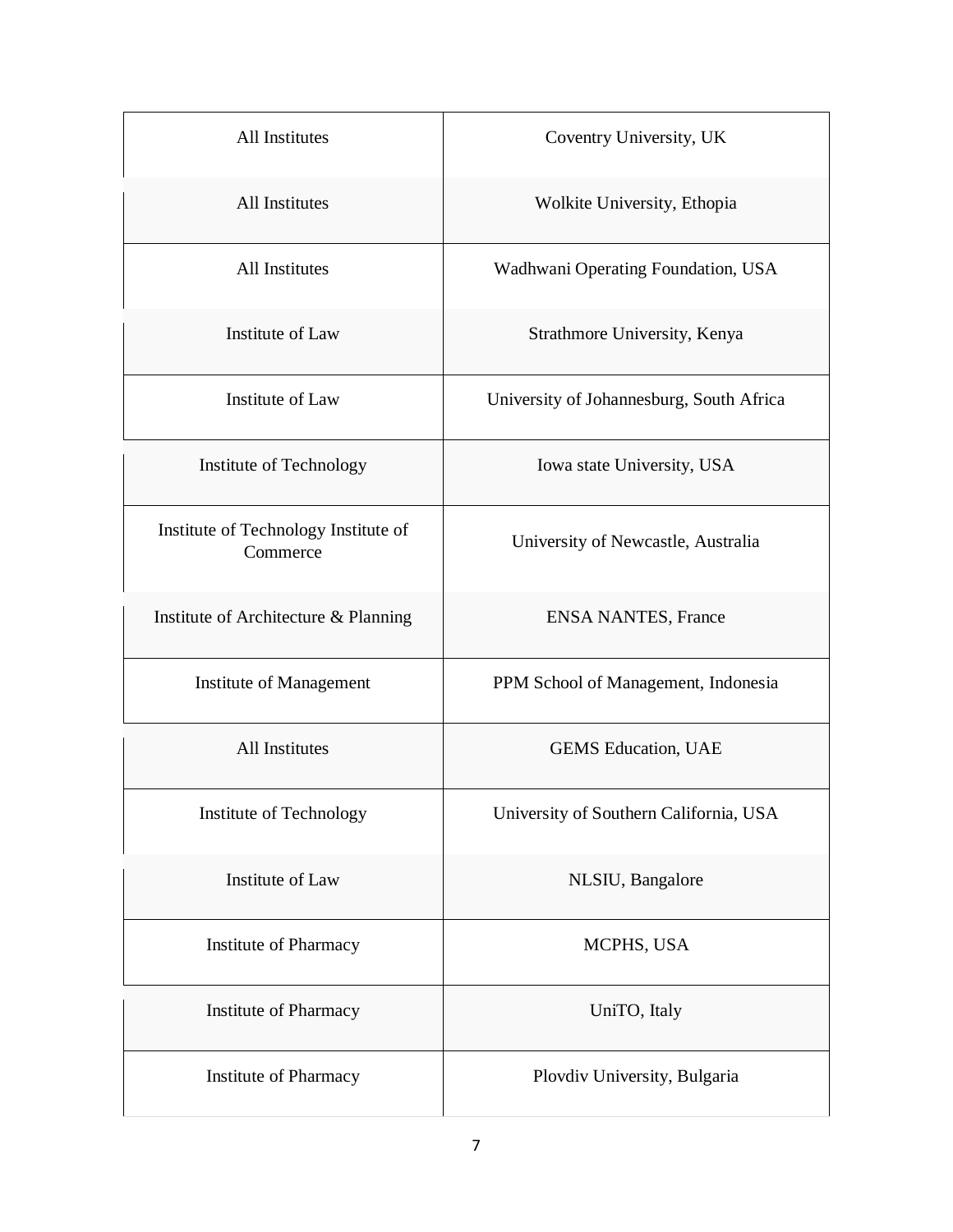| Institute of Architecture & Planning | School of Architecture in Marne-la-vallee, France               |
|--------------------------------------|-----------------------------------------------------------------|
| Institute of Technology              | <b>ITER</b> International Fusion Energy Organization,<br>France |
| All Institutes                       | Illinois Institute of Technology, USA                           |

### **Success story Tapas Gupta**



On the occasion of completing 20 years, IMNU awarded its alumni for showing excellence in their respective domains, in which **Tapas Gupta** (batch of 2010-12), founder of SparesHub.com won **The Emerging Entrepreneur Award**.

Mr Gupta has interned at Mercedes Benz India Pvt Ltd., wherein he learnt about IFRS implementation in India and its impact on Indian automotive companies and Hedge accounting. After his post-graduation, he worked as a Credit Analyst in CRISIL at Pune. He was in the corporate rating division at Crisil Ltd. His work involved making comprehensive credit analysis of companies and assigning credit ratings according to the rating criteria of Crisil and Standard and Poor's. He worked there for a period of ten months, from April 2012 to Jan 2013.

Later, in 2013, he co-founded a startup called SparesHub.com along with Mr Arijit Chakraborty, our alumnus from the same batch, and Mr Diptanu Bhadra. It aims to solve the problem of spare parts availability in India especially in the non-metro and smaller cities.

Its strength lies in deep understanding of India's spare parts industry, robust supply chain management supported by a strong IT backbone. SparesHub.com was launched with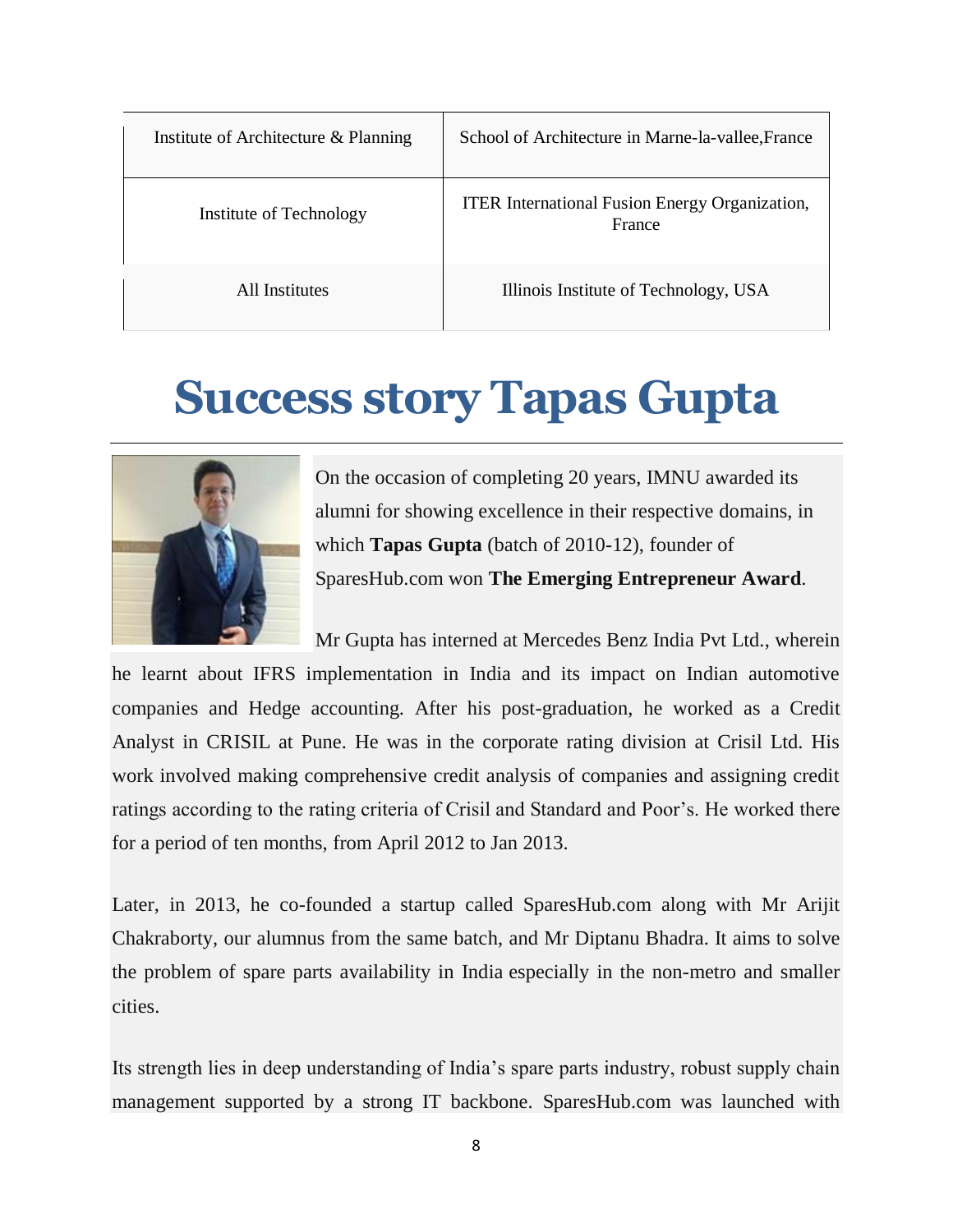the vision to transform the domestic spare parts distribution business and its employees are well ahead in achieving that vision.

Today, the website offers more than 40,000 parts, has completed 100+ transactions and has signed up 25+ garages in Pune as B2B customers. The trio started by bootstrapping and were accelerated by 91Springboard, Delhi. Varun Chawla and Pranay Gupta continue to act as advisors to the site. Recently, they have also raised Rs 2 core funds Anthill Scale Ventures, Esvee Technologies, Chennai Angles and other high net worth individuals (HNIs).

Two months ago, they started their B2B foray by selling offline over telephone to garage owners in Pune city. Over 25 garages have liked their idea and have agreed to partner with them. "We are reaching out to garage owners using our field sales team one city at a time. After Pune, we plan to start selling to garage owners in Nagpur, Aurangabad, and Nashik etc. We are also building a network of 'SparesHub.com Certified Garages' throughout India starting with Pune. Car owners would be able to discover good garages in every city through our platform and book services for their cars through this initiative," says Tapas.

While B2B service is offered only in Pune, their B2C customers are spread out across metros like Delhi and Mumbai to small towns in Northeast and some orders have also come in from the South. With over 100 transactions under their belt, Tapas says customers come to them as they value the ease of buying car parts online and the delight of finding spares that they could not get in their local market.

Manufacturers are happy to join hands with SparesHub as the website helps them increase the market reach for their products direct to customers, as well as direct access to the garage network. It also assists them fight counterfeit products in the market, which Tapas says is as high as 33%. At present, SparesHub does not stock inventory and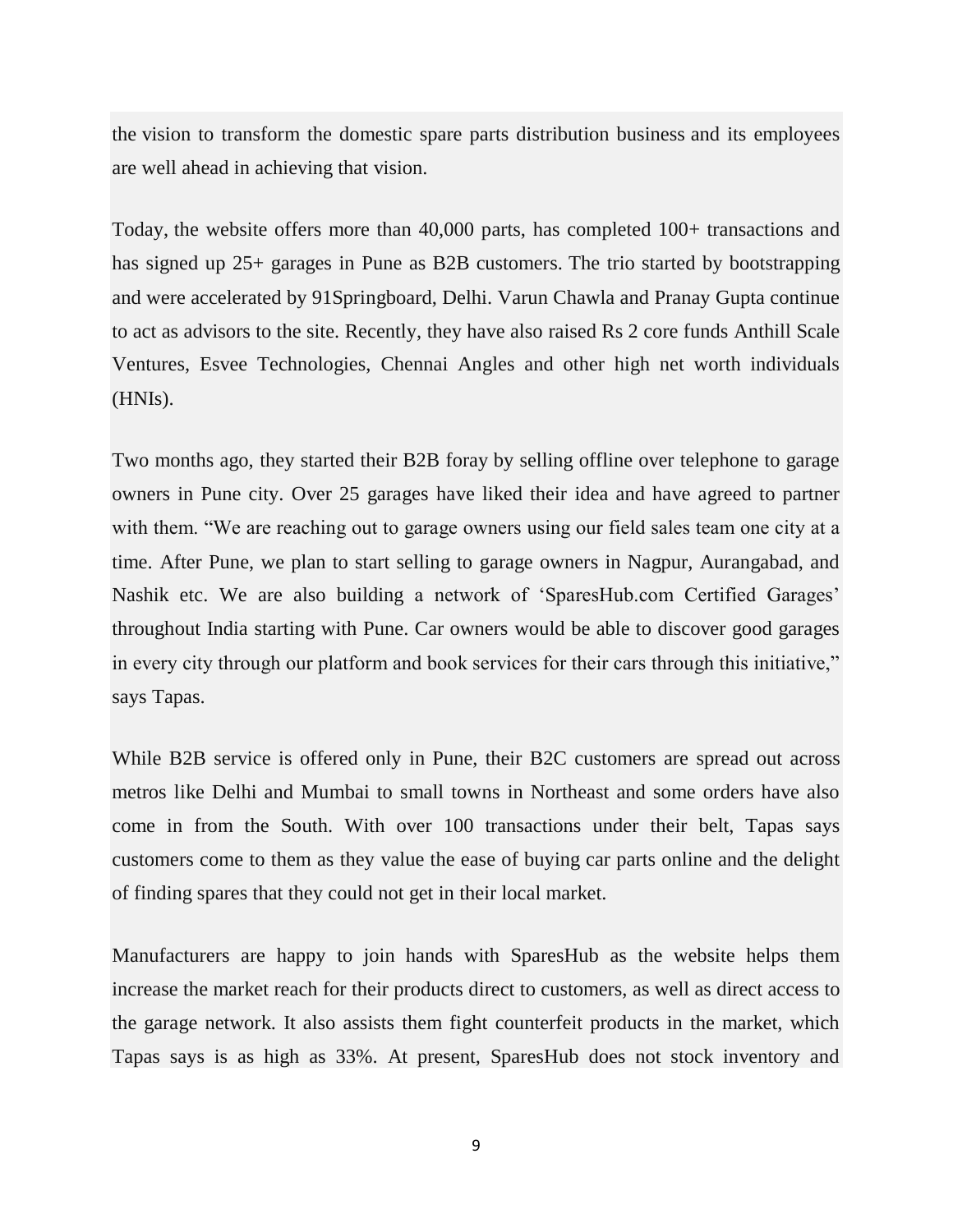follows the drop ship model. This is possible because of the good supply base of spares in Pune and Mumbai cities, which are good automotive hubs.

Besides the three co-founders, the SparesHub team now consists of 26 people.

# **Awards and Recognition**



Aastha Dangar, the alumna of Computer engineering (2014 passout) ranked 13th and stood 3rd among the females in GPSC exams (2017-18). She will serve as the Deputy Collector in Gujarat Administrative Services.

Kunal Desai, alumnus of Computer Engineering (2013 pass out) has been appointed as the Deputy Superintendent of Police(DySP) through excellence in GPSC class ½ exams (2016-17)





BPharm Alumni, Parth Patel and Radhika Patel received best SME Awards for their Pharm Company – West-Coast Pharmaceuticals by Economic Times (ET) for the year 2018 in category of "Quality Products PHARMACEUTICALS" on July 29, 2018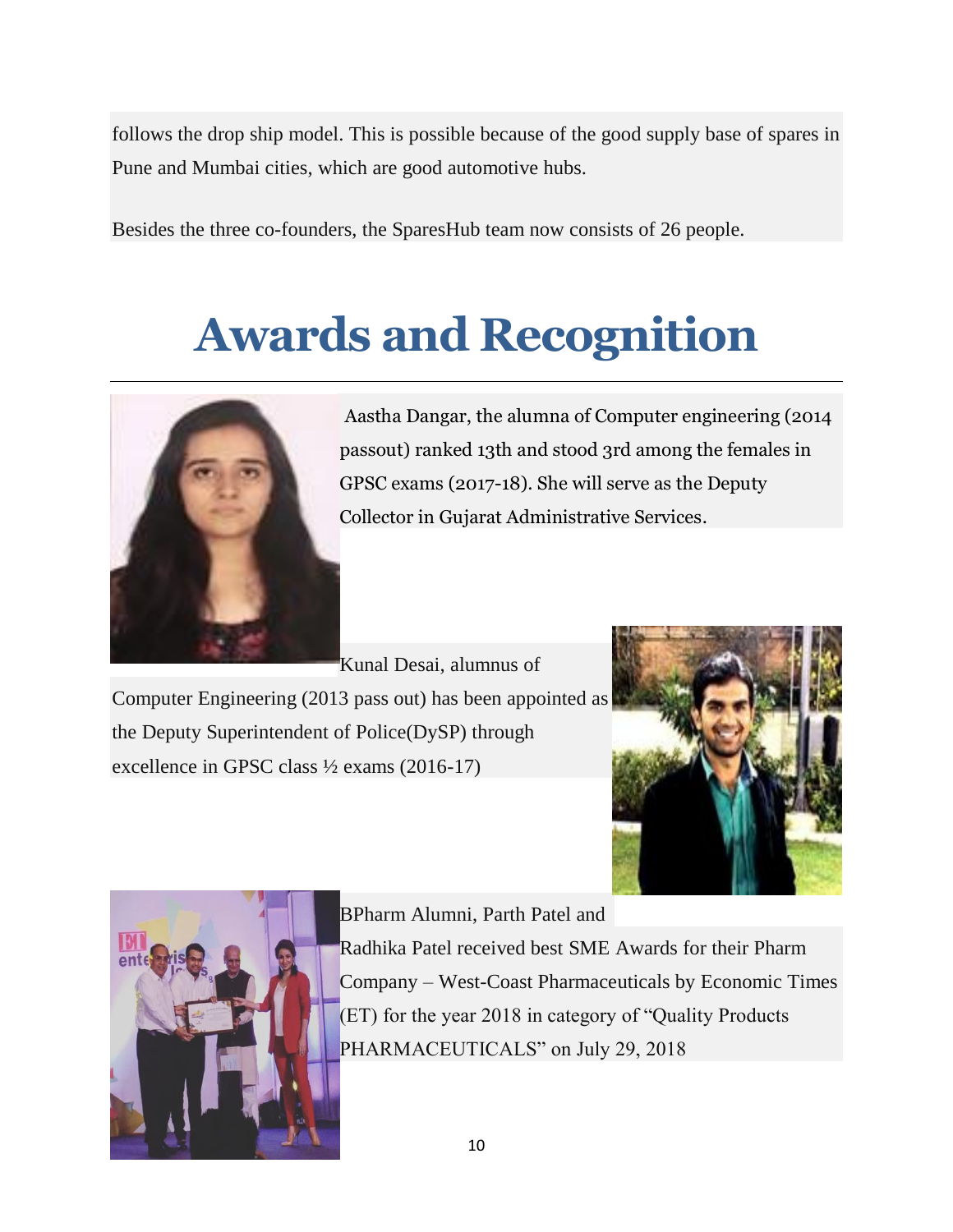BPharm Alumni, Madhur Mehta currently pursuing MBA from Symbiosis Institute of Business Management (SIMB), Pune won the First Prize worth Rs 50,000 as team at "PRAYAAS" a Flagship Competition organized by Social Entrepreneurship and Consulting Cell (SECC), a council of SIBM Pune. PRAYAAS is a Case Study competition, where participants across the country take part in and present solutions to the best of their abilities. Around 300+ teams registered for this competition across India. This Case Study competition was heavily based on the Start-Up "Healthy Home India".



The following alumni have cleared the Gujarat Judicial Service Examination 2018 in March 2018.

- Ravish Anil Nagpal (Batch 2010) Rank 8
- Chandra Shekhar Sharma (Batch 2011) Rank 18
- Shalini Shakti Dan Barath (Batch 2011) Rank 30

## **Alumni Nominated by Director General**

Alumni nominated by DG in various Boards of Studies and Academic Area Committees under various Faculties of NU

| <b>Sr</b><br>N <sub>0</sub> | Name of the alumni | Name of academic body          |
|-----------------------------|--------------------|--------------------------------|
| <b>Institute of Law</b>     |                    |                                |
|                             | Mr Aditya Pandya   | BoS in Language and Humanities |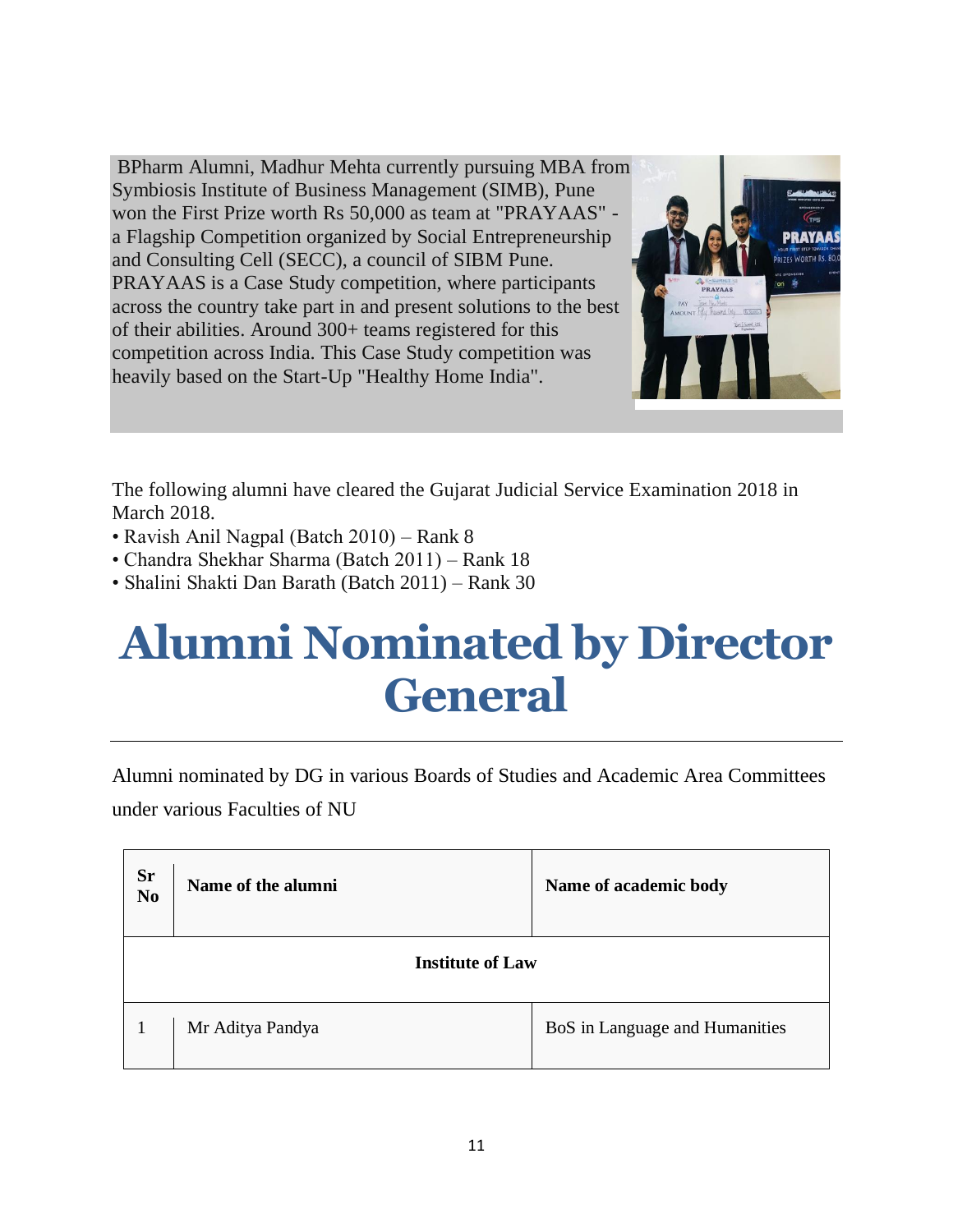| $\overline{2}$                 | Mr Jaimin Dave               | BoS in Law                                        |  |
|--------------------------------|------------------------------|---------------------------------------------------|--|
| 3                              | Ms Vijita Mahanan            | BoS in Management & Accounting                    |  |
|                                | <b>Institute of Pharmacy</b> |                                                   |  |
| $\overline{4}$                 | Mr Priteshkumar R Desai      | AAC in Pharmaceutical Analysis                    |  |
| 5                              | Mr Divyanshu Kapadia         | AAC in Pharmaceutical Chemistry                   |  |
| 6                              | Mr Manish Bhadani            | <b>AAC</b> in Pharmaceutics                       |  |
| 7                              | Ms Priti Giri                | AAC in Pharmacognosy                              |  |
| 8                              | Dr Devang Patel              | AAC in Pharmacology                               |  |
| <b>Institute of Management</b> |                              |                                                   |  |
| 9                              | Mr Jyotil Mankad             | AAC in Information Management                     |  |
| 10                             | Mr Rohit Swarup              | AAC in Strategic Management &<br>Entrepreneurship |  |
| 11                             | Mr Dhaval Morparia           | AAC in HRM & OB                                   |  |
| 12                             | Ms Shalu Sood                | AAC in HRM & OB                                   |  |
| 13                             | Mr Bhavin Pandya             | AAC in General Management                         |  |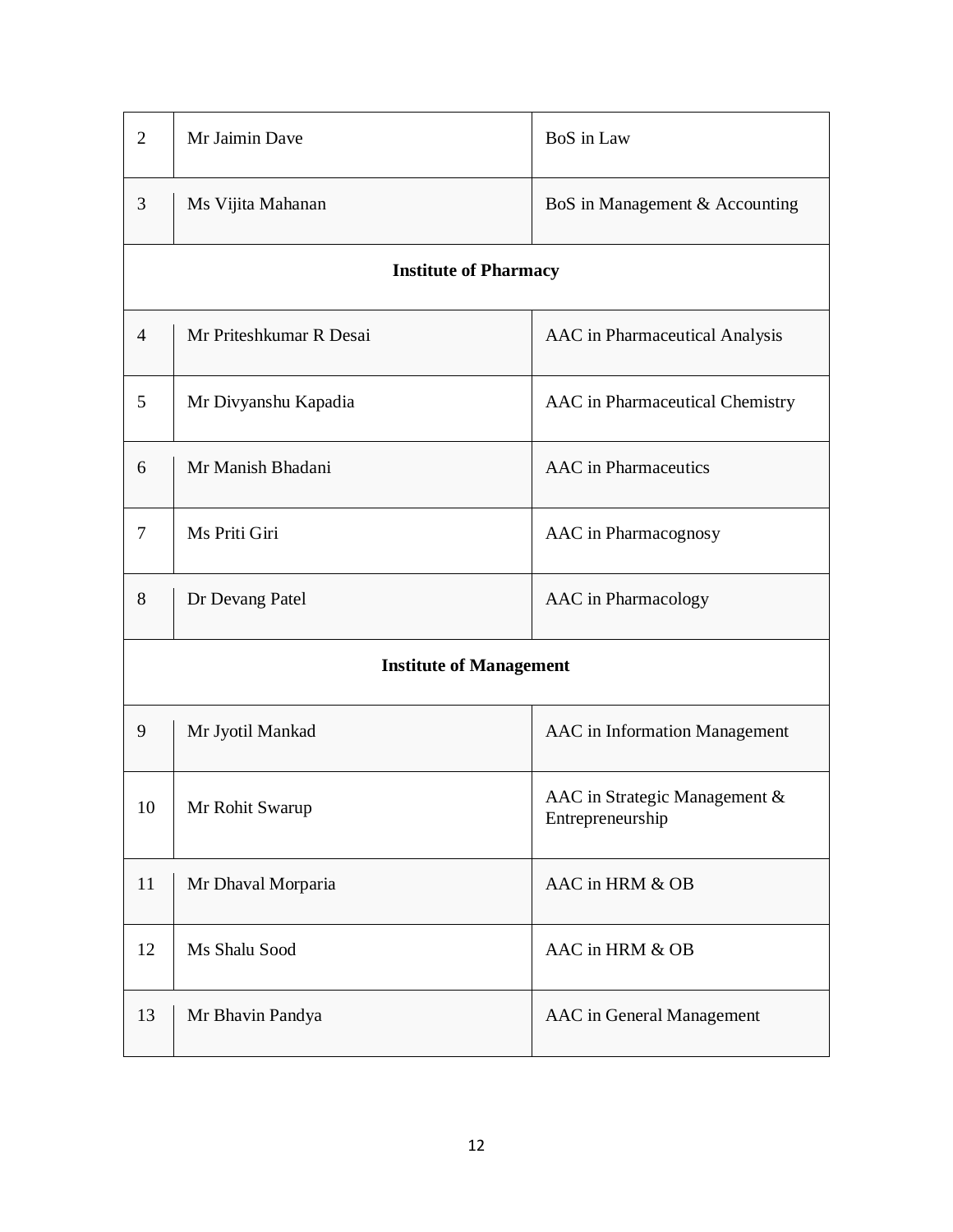| 14                                               | Mr Mitul Budhbhatti | AAC in General Management                       |
|--------------------------------------------------|---------------------|-------------------------------------------------|
| 15                                               | Nimish Vora         | AAC in General Management                       |
| 16                                               | Sachin Bansal       | AAC in General Management                       |
| 17                                               | Saurabh Gupta       | AAC in Economics and Finance                    |
| 18                                               | Ms Saurabh Kasat    | AAC in Economics and Finance                    |
| 19                                               | Rituraj Saxena      | AAC in Economics and Finance                    |
| 20                                               | <b>Rajat Dang</b>   | <b>AAC</b> in Marketing                         |
| 21                                               | Meenu Bagla         | AAC in Marketing                                |
| <b>Institute of Science</b>                      |                     |                                                 |
| 22                                               | Shri Ashish Pandya  | Jt BoS in Science                               |
| <b>Institute of Technology &amp; Engineering</b> |                     |                                                 |
| 23                                               | Mr Amar Patel       | BoS in Mechanical Engineering                   |
| 24                                               | Mr Vivek Ganatra    | BoS in Instrumentation & Control<br>Engineering |
| 25                                               | Mr Naman Raval      | BoS in Electrical Engineering                   |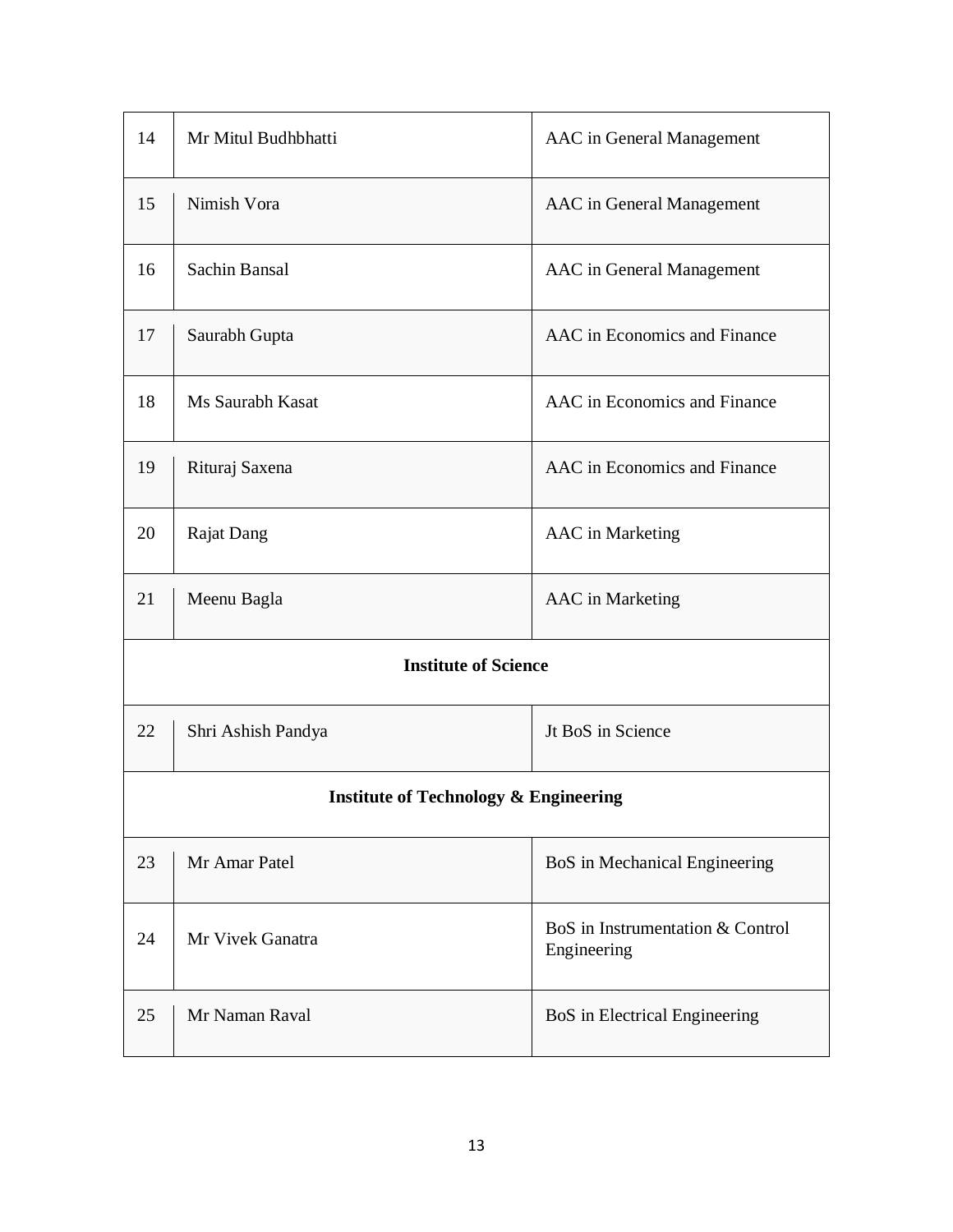| 26 | Mr Dhaval Shah     | BoS in Electronics &<br><b>Communication Engineering</b>                        |
|----|--------------------|---------------------------------------------------------------------------------|
| 27 | Mr Amrish Patel    | BoS in Computer Science and<br>Engineering                                      |
| 28 | Mr Krupa Pate      | BoS in Computer Science and<br>Engineering                                      |
| 29 | Mr Harish Jakhmola | BoS in Civil Engineering                                                        |
| 30 | Mr Sanket Gohil    | BoS in Chemical Engineering                                                     |
| 31 | Dr Forum Shah      | Jt BoS in Science under Institute of<br>Technology and Institute of<br>Pharmacy |
| 32 | Ms Palak Mehta     | Jt BoS in HSS under Institute of<br>Technology and Institute of<br>Pharmacy     |